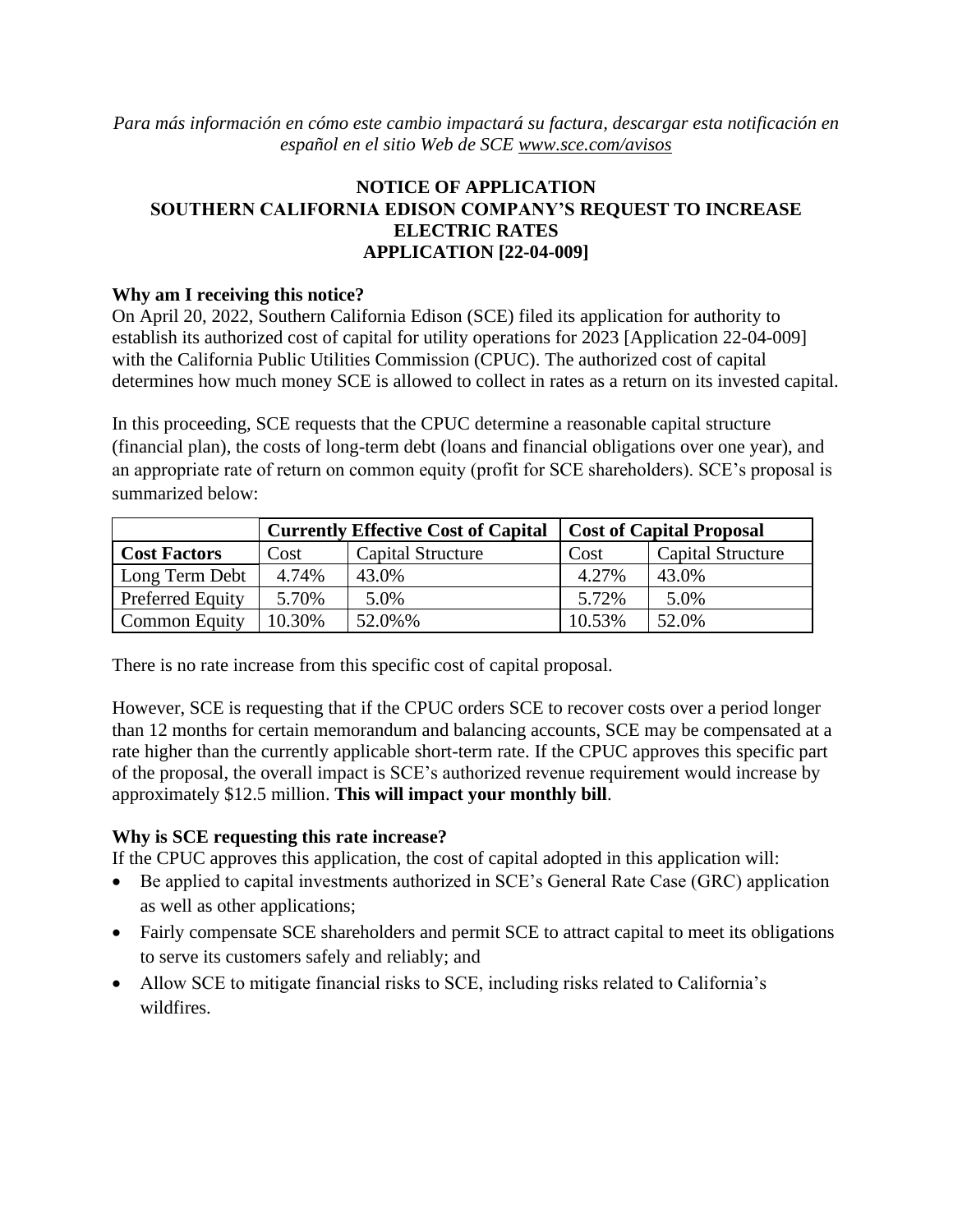### **How could this affect my monthly electric rates?**

If SCE's rate request is approved by the CPUC, the average residential monthly bill using 500 kWh per month would increase by approximately \$0.12 or 0.1% per month in 2023.

SCE filed an application in August 2021 to set its 2022 authorized cost of capital, which is currently pending before the CPUC (Application 21-08-013). That proceeding will determine SCE's cost of capital and resulting revenue requirement as of January 1, 2022. Because the outcome of that proceeding is unknown at this time, SCE is providing rate impacts below based on SCE's currently effective cost of capital, which is the rate the CPUC authorized for 2020 in Decision 19-12-056.

| Bundled Average Rates $(\frac{e}{kWh})$ |                      |                          |                       |              |
|-----------------------------------------|----------------------|--------------------------|-----------------------|--------------|
| <b>Customer Group</b>                   | <b>Current Rates</b> | <b>Proposed Increase</b> | <b>Proposed Rates</b> | % Increase   |
| Residential                             | 25.66                | 0.021                    | 25.68                 | 0.08%        |
| Lighting - Small and Medium Power       | 25.96                | 0.018                    | 25.98                 | $0.07\%$     |
| Large Power                             | 17.87                | 0.009                    | 17.88                 | 0.05%        |
| Agricultural and Pumping                | 21.26                | 0.014                    | 21.28                 | 0.06%        |
| Street and Area Lighting                | 27.22                | 0.012                    | 27.23                 | $0.04\%$     |
| Standby                                 | 14.43                | 0.005                    | 14.43                 | 0.03%        |
| Total                                   | 23.36                | 0.02                     | 23.38                 | $0.1\%$      |
| Residential Bill Impact (\$/Month)      |                      |                          |                       |              |
| Description                             | Current              | <b>Proposed Increase</b> | Proposed              | $%$ Increase |
| Non-CARE residential bill               | 150.15 \$            | $0.12 \text{ }$ \$       | 150.27                | $0.1\%$      |

 $\frac{101.60 \, \text{S}}{101.68}$  101.68 0.1%

### **Proposed Electric Rate Increase**

#### **How does the rest of this process work?**

CARE residential bill

This application will be assigned to a CPUC Administrative Law Judge who will consider proposals and evidence presented during the formal hearing process. The Administrative Law Judge will issue a proposed decision that may adopt SCE's application, modify it, or deny it. Any CPUC Commissioner may sponsor an alternate decision with a different outcome. The proposed decision, and any alternate decisions, will be discussed and voted upon by the CPUC Commissioners at a public CPUC Voting Meeting.

Parties to the proceeding may review SCE's application, including the Public Advocates Office. The Public Advocates Office is an independent consumer advocate within the CPUC that represents customers to obtain the lowest possible rate for service consistent with reliable and safe service levels. For more information about the Public Advocates Office, please call 1-415- 703-1584, email [PublicAdvocatesOffice@cpuc.ca.gov,](mailto:PublicAdvocatesOffice@cpuc.ca.gov) or visit **PublicAdvocates.cpuc.ca.gov**.